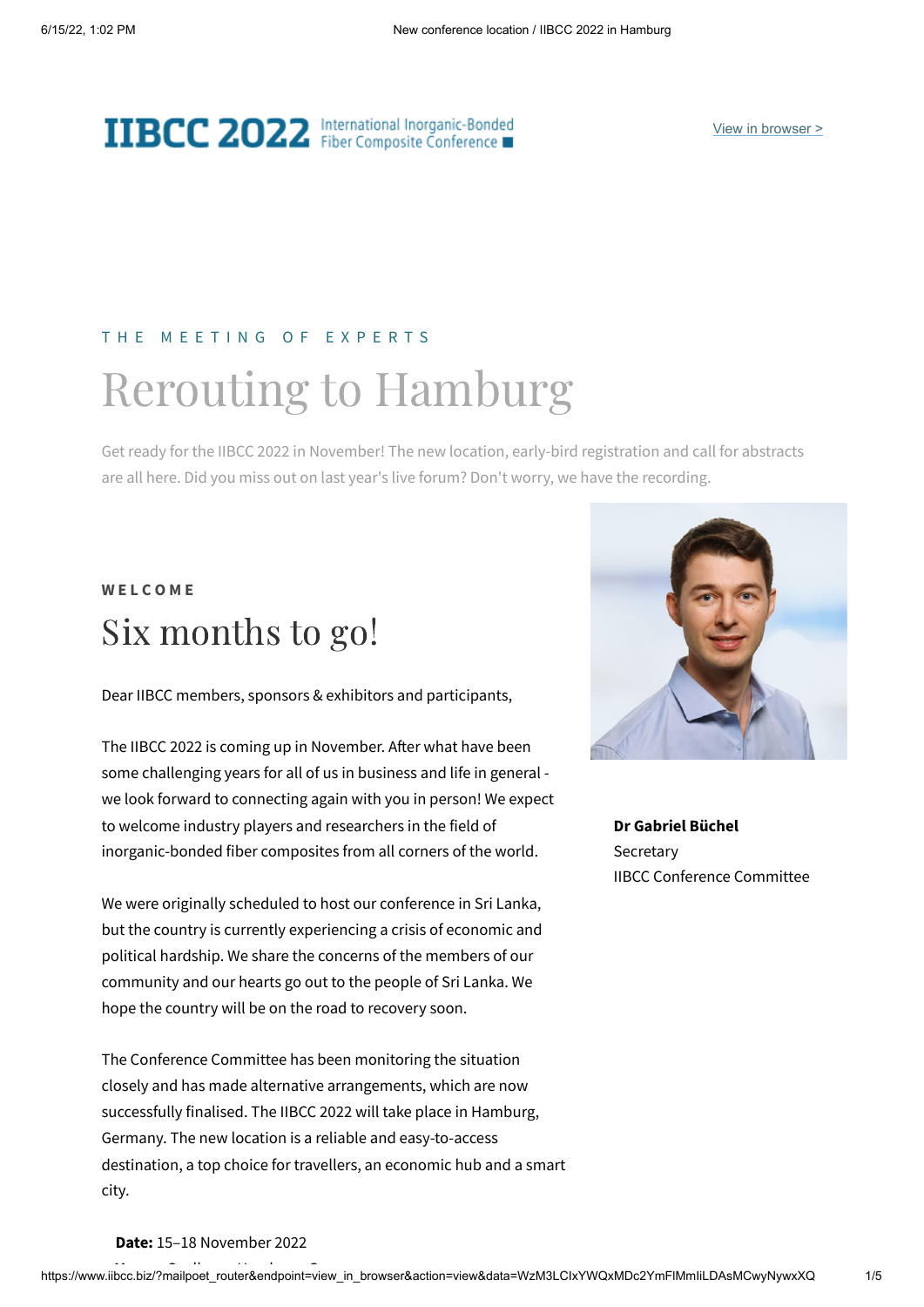**Venue:** Saalhaus, Hamburg, Germany

You can find details on the **host city Hamburg, travel and accommodation** on our website; see the direct links listed below. Make sure to secure your attendance as soon as you can, **early-bird rates** apply until 30 June 2022.

Last but not least, please scroll down for the **IIBCC Connect live forum video**. The forum was our first virtual event and the feedback from attendees has been great.

Thank you for your continued support. We look forward to engaging with you.

Yours sincerely,

G. Birchel

**Dr Gabriel Büchel**

### **A T T E N D A N C E** Early-bird registration



Click the button below to view rates for delegates, groups (for three or more delegates attending from the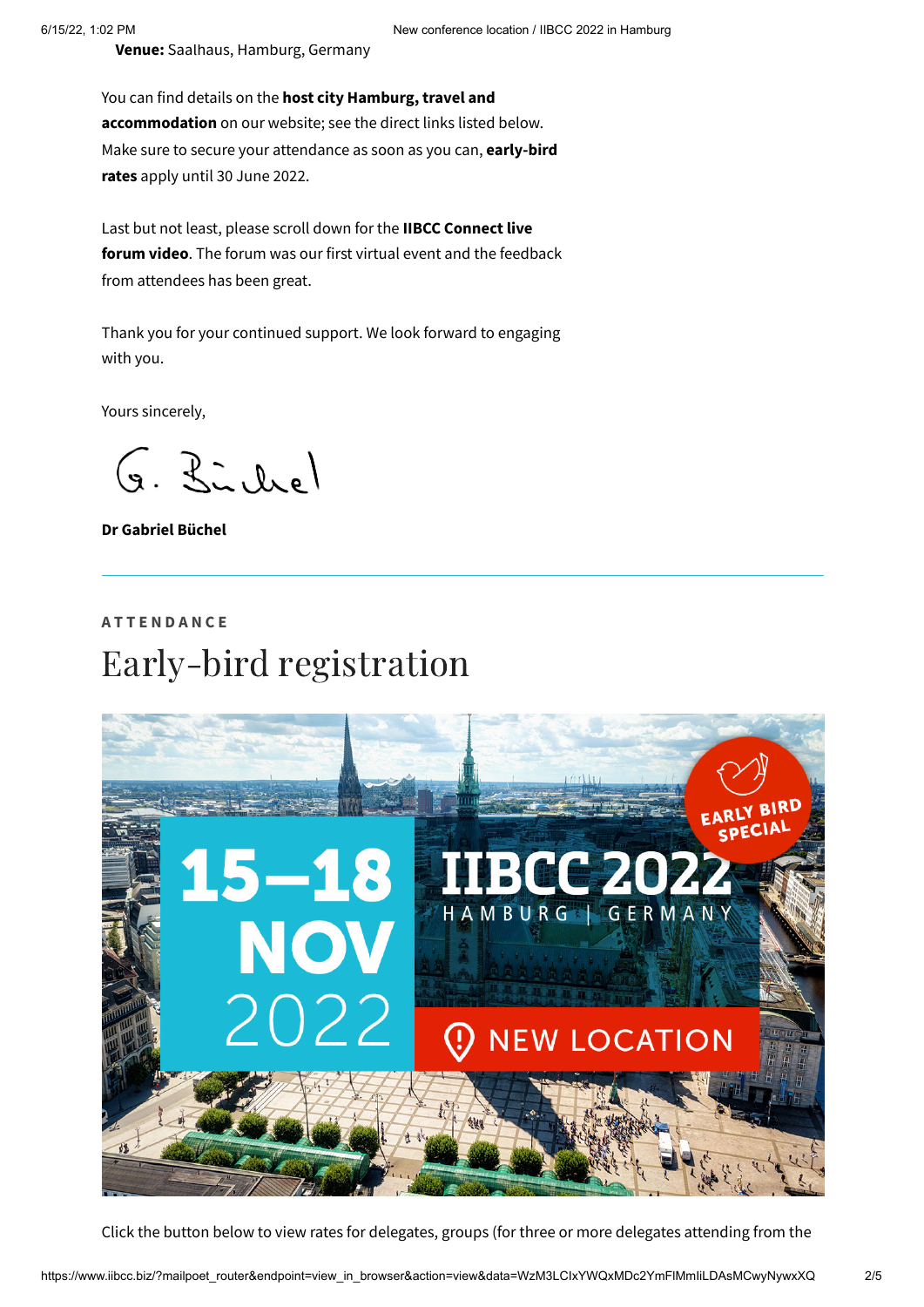same company) and students. Simply select the applicable option and register for the 2022 conference. The early-bird special ends 30 June 2022.

[REGISTER NOW](https://www.iibcc.biz/register/?utm_source=mailpoet&utm_medium=email&utm_campaign=iibcc-2022-announcement)

### **L O C A T I O N** Host city Hamburg



# Welcome - or "Moin" as we say!

**The IIBCC 2022 will be hosted in Hamburg**, the maritime hub of Germany and the country's secondlargest city. Rich in history and vibrant with activity, Hamburg is a city known for its economic and tech drive, quality of life and care for the environment. With its architectural sites, cultural venues, parks, beaches and entertainment on offer, the city has been voted one of the most liveable cities in Europe and remains to be a major destination for tourists from around the globe. Read [more](https://www.iibcc.biz/iibcc-2022/host-city-hamburg/?utm_source=mailpoet&utm_medium=email&utm_campaign=iibcc-2022-announcement)

### **C O N T R I B U T I O N S** Call for abstracts

**Are you a researcher or practitioner in the field of fibre composites?** Share your insights by presenting your work at the IIBCC 2022! See our page [Submit](https://www.iibcc.biz/iibcc-2022/submit-work/?utm_source=mailpoet&utm_medium=email&utm_campaign=iibcc-2022-announcement) Work to find out more about the conference topics and dates; templates are also available for download. Deadline for submission of abstracts: 10th June 2022.

**U P D A T E S**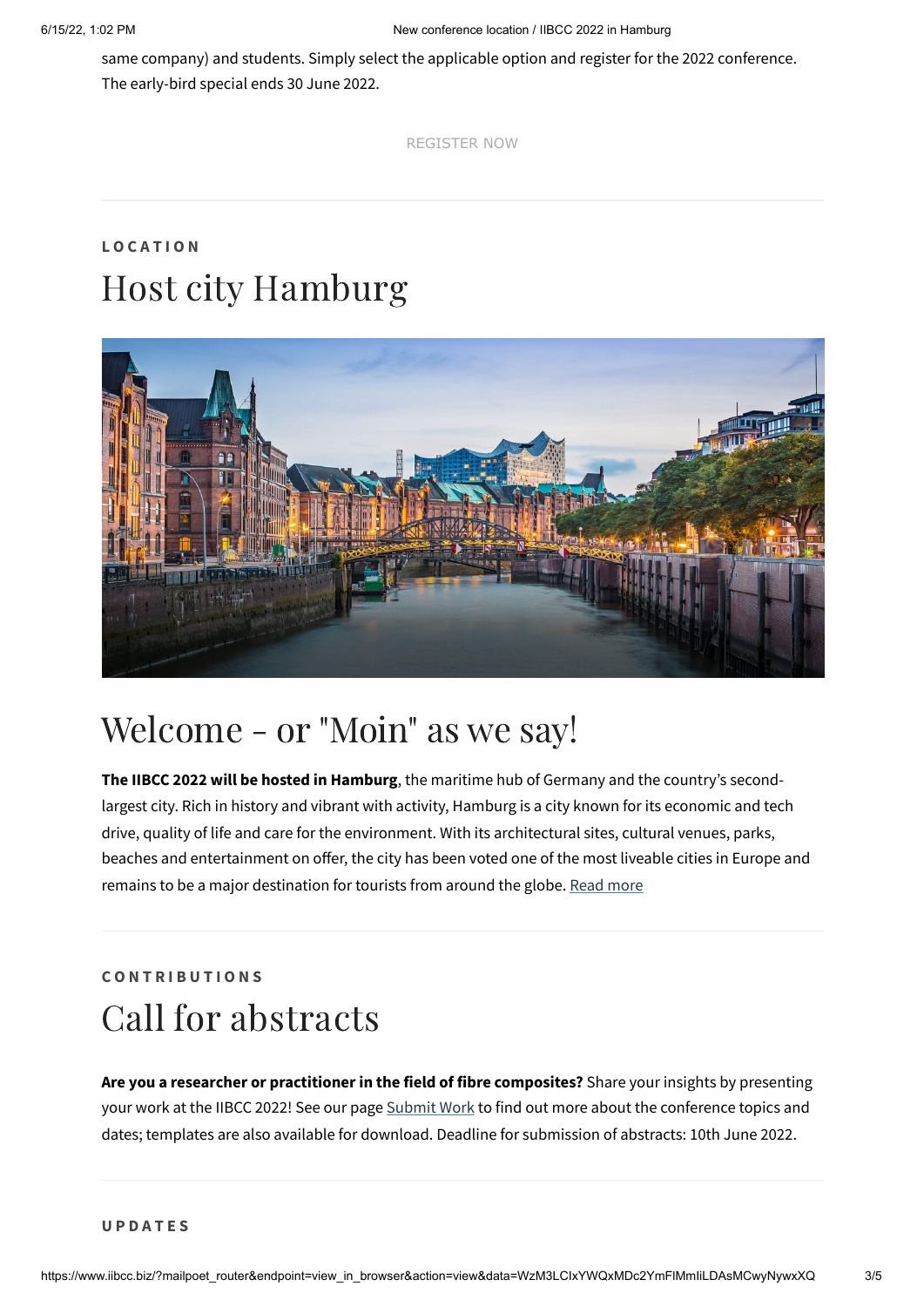# What's new online

These pages and details have been added recently to the official IIBCC [website:](https://www.iibcc.biz/?utm_source=mailpoet&utm_medium=email&utm_campaign=iibcc-2022-announcement)

- **Host City [Hamburg](https://www.iibcc.biz/iibcc-2022/host-city-hamburg/?utm_source=mailpoet&utm_medium=email&utm_campaign=iibcc-2022-announcement)** details about the vibrant maritime hub in Germany
- **Venue and [Accommodation](https://www.iibcc.biz/iibcc-2022/venue-and-accommodation/?utm_source=mailpoet&utm_medium=email&utm_campaign=iibcc-2022-announcement)** the conference venue and where to stay
- **[Travel](https://www.iibcc.biz/iibcc-2022/travel-and-visa/?utm_source=mailpoet&utm_medium=email&utm_campaign=iibcc-2022-announcement) and Visa** details to help you plan your trip  $\bullet$
- **Exhibitor [Packages](https://www.iibcc.biz/sponsorexhibitor/exhibitor-packages/?utm_source=mailpoet&utm_medium=email&utm_campaign=iibcc-2022-announcement)** floor plan for the Hamburg exhibition hall

### **R E C A P** IIBCC Connect Live Forum



# Innovating for tomorrow

The IIBCC Connect: ["Innovating](https://www.iibcc.biz/about/history/iibcc-connect-2021-innovating-for-tomorrow/?utm_source=mailpoet&utm_medium=email&utm_campaign=iibcc-2022-announcement) for tomorrow" live forum took place on November 22, 2021. There were ten presenters and one MC who guided the audience through a series of presentations about ongoing research projects as well as trends in the industry. Attendees found this event both engaging and insightful.

#### [WATCH RECORDING](https://www.iibcc.biz/about/in-pictures/iibcc-connect-2021-online/?utm_source=mailpoet&utm_medium=email&utm_campaign=iibcc-2022-announcement)